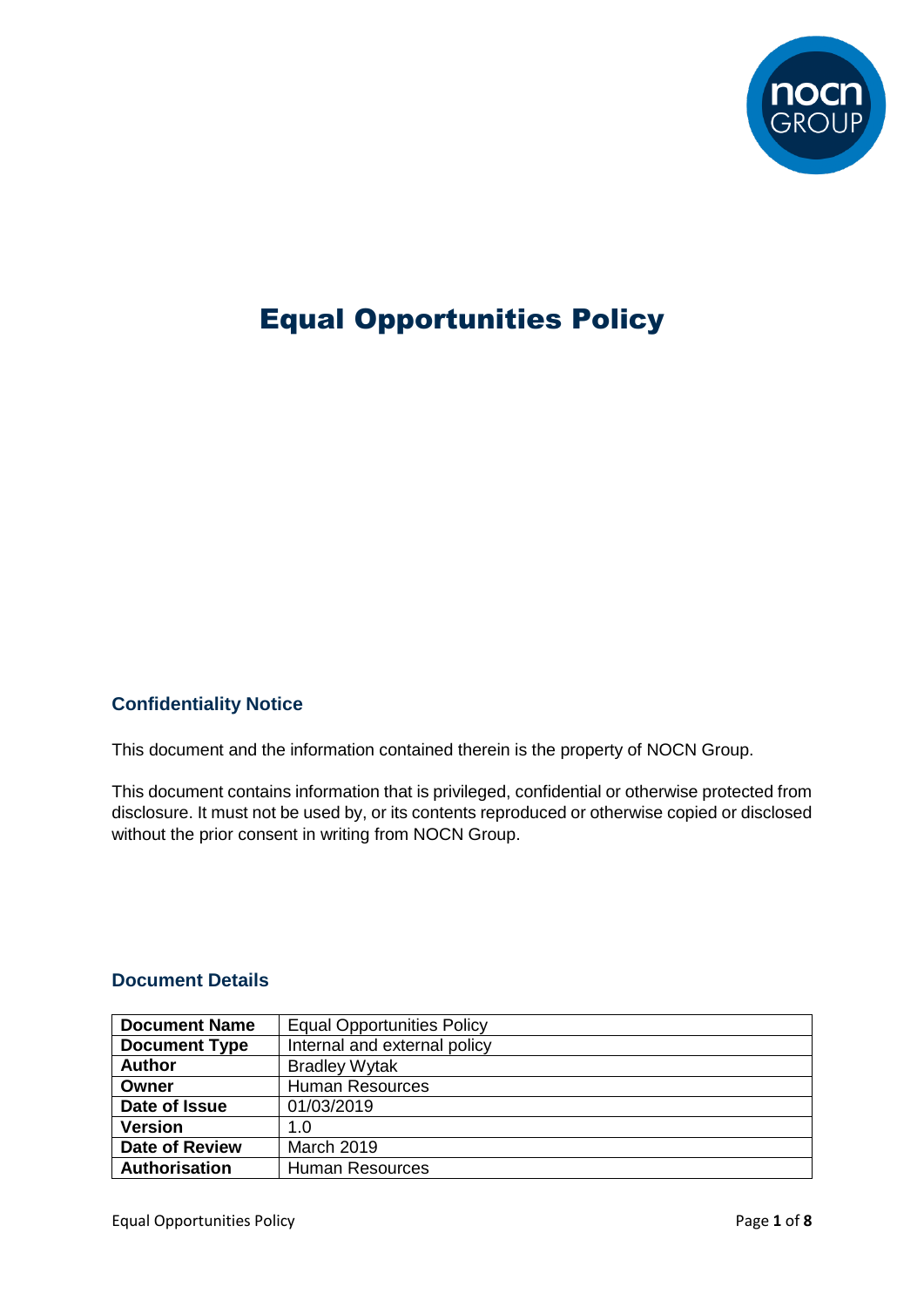

## **1. Policy**

NOCN Group is committed to its obligations under the Equality Act 2010. As an educational charity that supports a wide range of people, we aim to champion equality, diversity and inclusion in all we do; not just for our employees, but our centres, their learners and all of our partners. NOCN has been awarded the status of Leader in Diversity, Investors in People Silver and Disability Confident Employer.

#### **1.1 Purpose**

This policy is designed to ensure that employees understand what it means to be fair and inclusive and to understand their obligations in employment with NOCN Group. Employees are required to assist the Group to provide a high quality, open and fair service to all of our centres and employers; to ensure equal access for their learners to our assessments, accreditation and qualifications; that they require to reach their potential.

We want to ensure that people with diverse characteristics and backgrounds consider NOCN Group to be their Accreditation, Awarding Organisation, End Point Assessment Organisation and Access Validating Agency of choice. We want everyone who engages with NOCN Group products and services to reach their full potential; in a manner which is respectful and that accepts individual difference.

This policy demonstrates how NOCN Group celebrates and values the diversity of its learners, apprentices and employees. It is intended to provide general guidance and advice to team members, managers, centres, learners, training providers and employers.

We celebrate and value diversity and we are committed to advancing equality of opportunity, regardless of age, disability, gender or gender identity, race, religion or belief, sexual orientation, or social background and family responsibilities. This includes people from socially disadvantaged families as well as from deprived or remote geographical areas.

#### **1.2 Scope and limitations**

This is an overarching policy on equality and diversity that applies across all areas of NOCN Group, including employment, product development, quality assurance, assessment, procurement, customer service, business development, operations, marketing and administration. It applies to all employees, temporary staff, contractors, the board of trustees, visitors, training providers, employers, learners and apprentices.

NOCN Group operates within the legislative framework of the Equality Act 2010. NOCN Group views discrimination against any person on any grounds as a serious disciplinary offence.

NOCN will not tolerate any forms of discrimination based upon: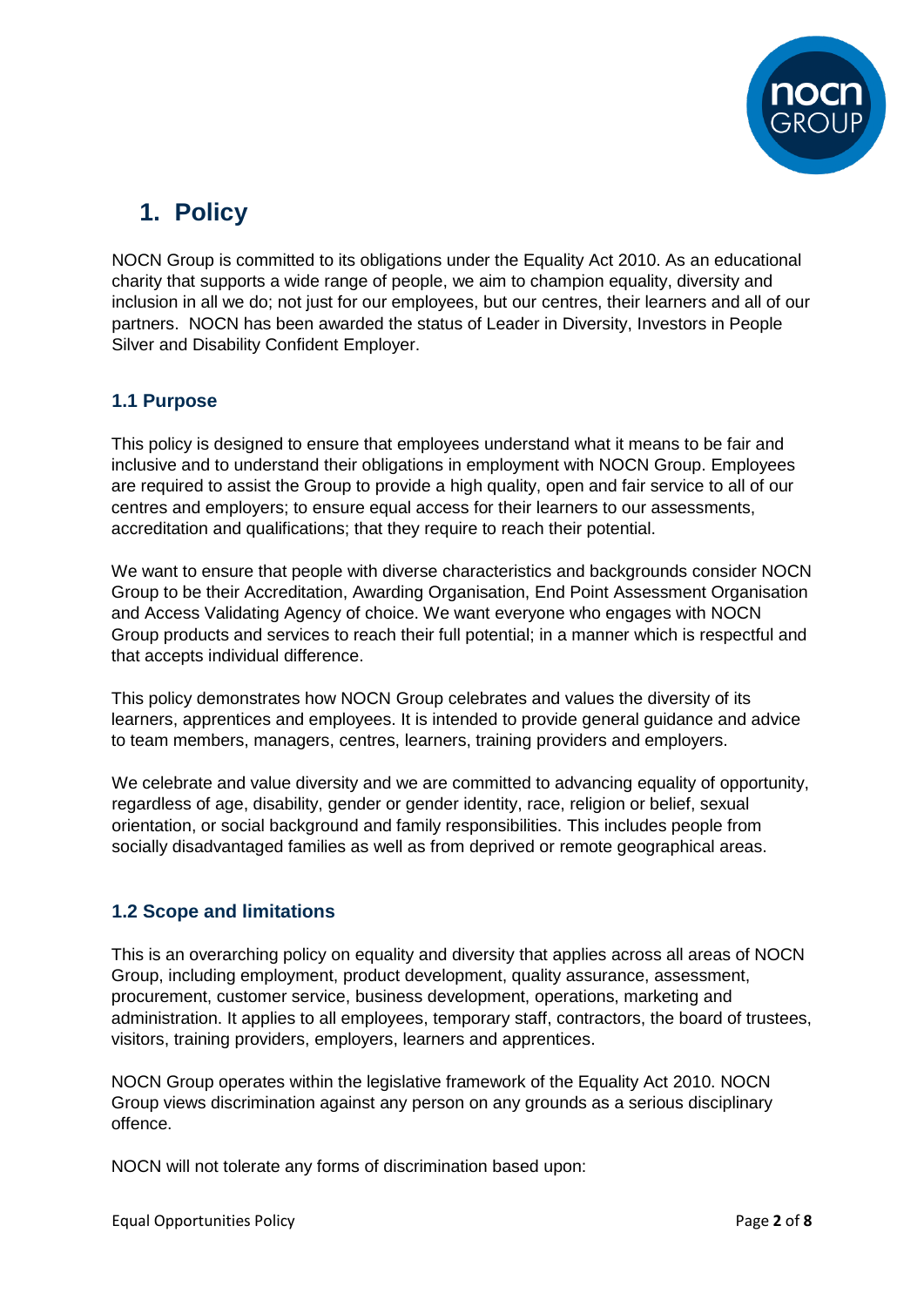

- Direct discrimination
- Indirect discrimination
- **Associative discrimination**
- Perceptive discrimination
- **•** Harassment
- Victimisation

NOCN will not tolerate any form of discrimination, bullying or harassment including socioeconomic status, trade union activity, part time status or the following protected characteristics:

- Age
- **•** Disability
- **Gender reassignment**
- Marriage and civil partnership
- Pregnancy and maternity
- Race (including colour, nationality, and ethnic or national origin)
- Religion or belief
- **•** Gender
- Sexual orientation

Breaches of this policy will be regarded as misconduct and will therefore be subject to the Disciplinary policies.

#### **1.3 Our aim**

NOCN Group strives to:

- Encourage the participation of learners and apprentices of all abilities;
- **Provide a safe, End Point Assessment environment:**
- Develop qualifications, accreditation and assessments to improve access and widen participation;
- Offer support to meet individual employee needs;
- **Ensure the recruitment process is fair and transparent;**
- Ensure that our environment is free from discrimination, bullying or harassment.

We aim to treat everyone equally and ensure that no job applicant, employee, worker or service user is discriminated against on the grounds of a protected characteristic, part time status or trade union activities.

This applies in the advertisement of jobs, recruitment, appointment, provision of benefits, allocation of training, promotion, disciplinary proceedings, dismissal, conditions of work, pay, giving a reference, the provision of goods or services and every other activity and aspect of employment as well as to the learners who access NOCN qualifications.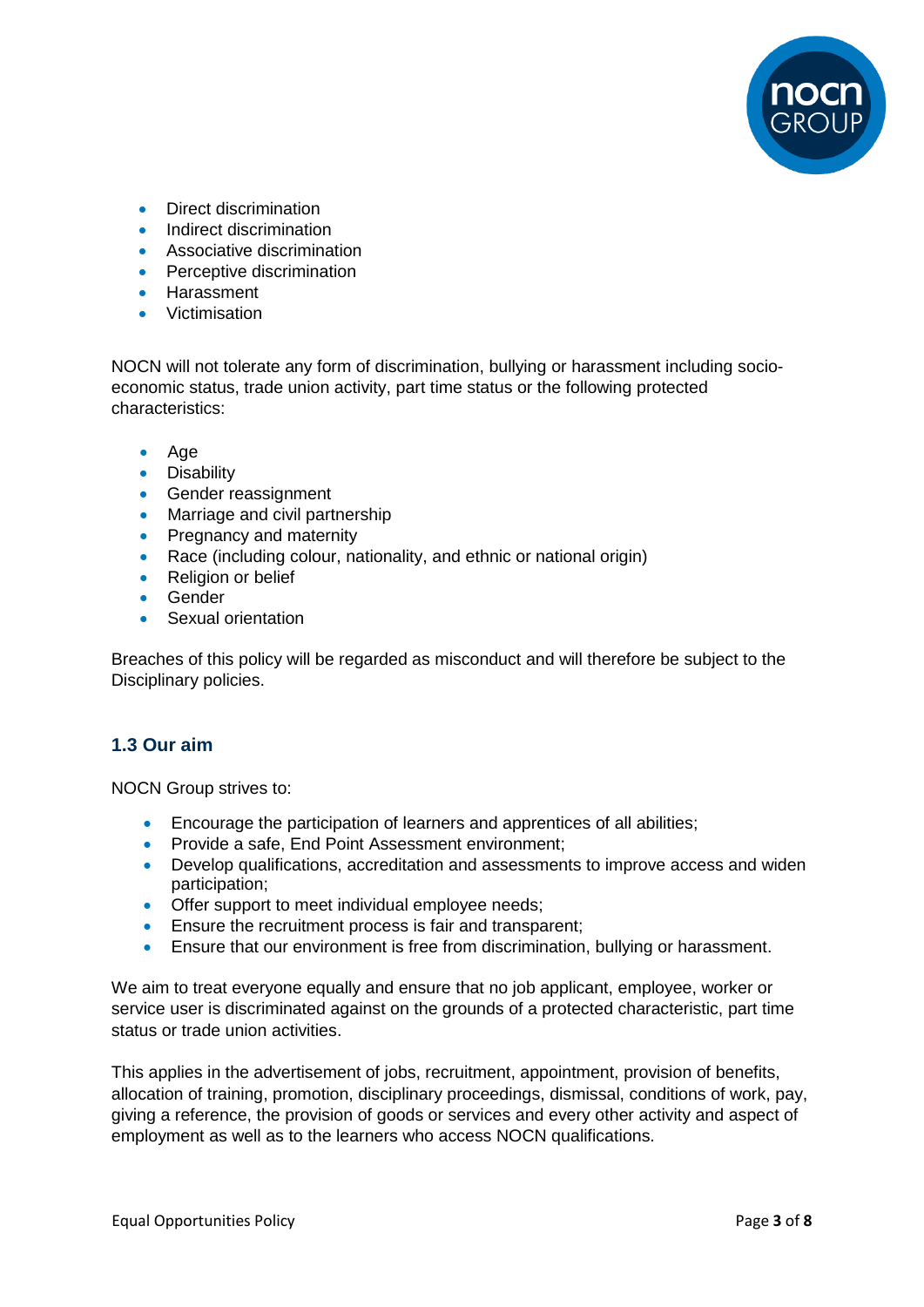

This policy should be viewed in the context of the Equality Act 2010 and the extent of protection it provides.

#### **1.4 Our commitment**

We are committed to providing equal opportunities to our employees, suppliers, centres, learners, partners and service users in an inclusive manner and encouraging diversity in the workplace.

We do not tolerate any unlawful or unfair discrimination and anyone found to be acting in a discriminatory manner will face disciplinary action, which could include dismissal. Everyone has a duty to report unlawful or unfair discriminatory behaviour to a member of management. We actively promote equal opportunities and require everyone to contribute towards achieving this objective.

We believe that treating people with dignity and respect is an important part of realising equal opportunities and diversity.

#### **1.5 Access to NOCN Group's service offer NOCN Group will:**

- Ensure publicity and employer/training provider engagement procedures, will be designed to encourage relationships from all sections of the community and from all levels of ability and will be available in a range of formats upon request;
- Ensure that engagement with both employers and training providers is user friendly and avoids unnecessary barriers to access for intended apprentices and learners;
- Continue to respond to individual learning/assessment needs and in specific cases, requests for reasonable adjustments. NOCN Group will support and encourage widening participation from under represented, disadvantaged or excluded groups;
- Continue to respond to individual learning/assessment needs and in specific cases, requests for reasonable adjustments. NOCN Group will support and encourage widening participation from under represented, disadvantaged or excluded groups;
- Make clear our expectations and commitments to equality and diversity in our marketing materials and events;
- Collect and analyse equal opportunities data to be used to inform the planning and decision-making process of our assessment and marketing policies.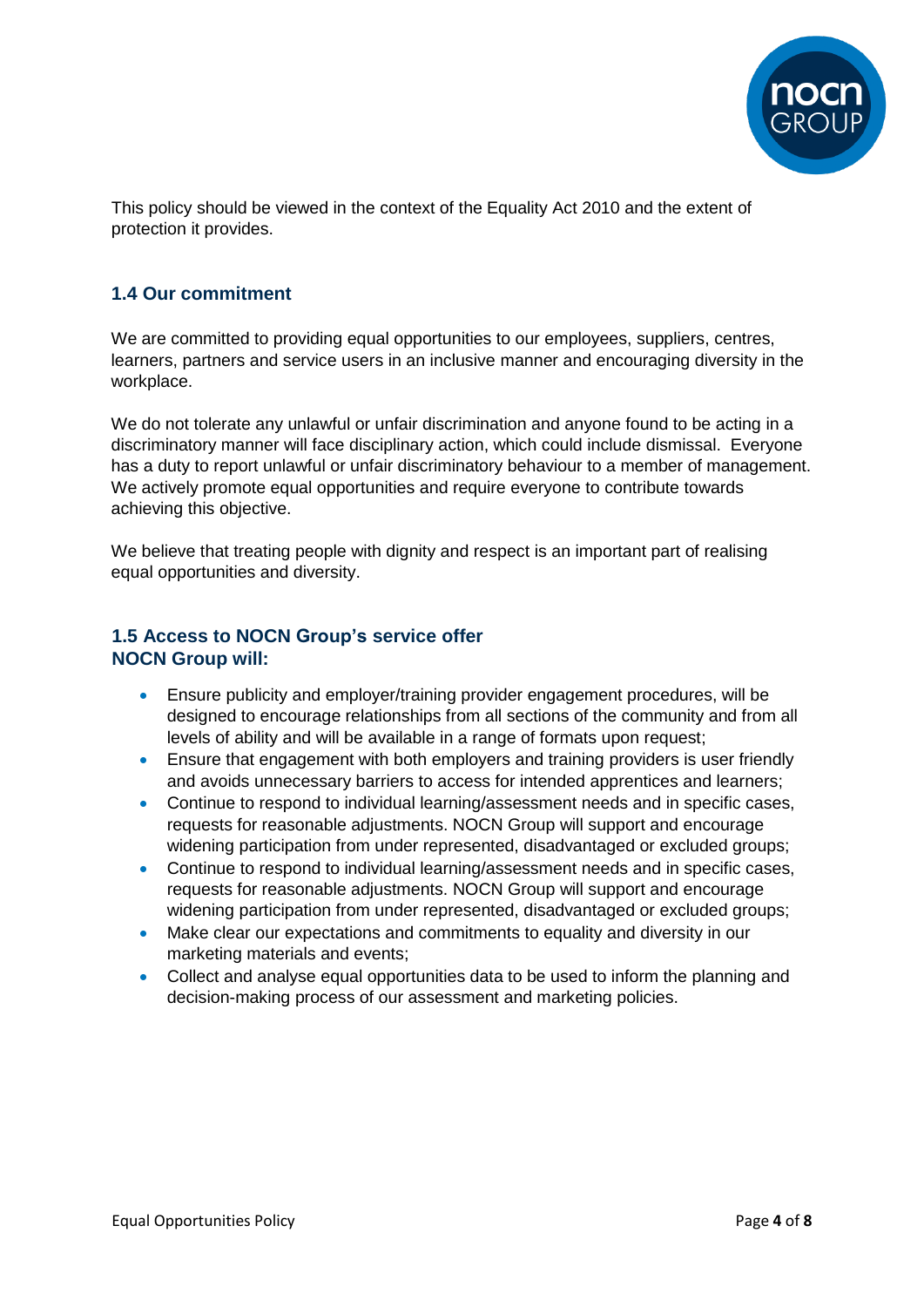

#### **1.6 Assessment and product development**

NOCN Group is committed to ensuring that assessment environments are welcoming and safe for all. We will continue to develop our relationships with employers, training providers and develop our online materials, to improve access for all learners with learning difficulties and or disabilities, as recognised through the NOCN Reasonable Adjustments and Special Considerations policy. NOCN Group has a duty to ensure that the integrity of all assessment products and materials, including End Point Assessments, is maintained at all times. At the same time, NOCN Group and its Centres have a duty to ensure individual learners and apprentices have access to qualifications and assessments that are most appropriate for their individual needs. During an assessment or examination, NOCN Group and the Centre are required to take reasonable steps to ensure that learners and apprentices with a disability are not disadvantaged in comparison with a learner or apprentice that does not have a disability, by making reasonable adjustments.

The Assessment and Product Development teams will ensure that assessments, support material, and delivery methods, are free from bias and avoid stereotyping and discrimination. NOCN's End Point Assessors will encourage apprentices to explore equality and diversity issues where required and in line with apprenticeship standards assessment plans.

#### **1.7 External Quality Assurance**

As part of the external quality assurance process, NOCN Group takes steps to ensure that our products are delivered in a fair and inclusive manner to allow equal opportunities for anyone completing an NOCN Group qualification, accreditation or assessment.

NOCN Group requires our Centres to have several equal opportunities policies and arrangements in place for their learners which are regularly reviewed by our External Quality Assurers. These policies include; Appeals policy for learners, Disability Discrimination policy, Equality and Diversity policy and a policy for learners requiring reasonable adjustments or special consideration. We also require our centres to provide a Contingency Plan that will safeguard the interests of the learners and ensure that they receive continuity in their programme of learning should any unforeseen circumstances arise.

External Quality Assurers will check that the policies a centre has in place are actively applied to their assessment processes. The Centre Agreement and Terms and Conditions signed by each centre, state that they will ensure their policies are regularly reviewed and where necessary, amended in line with changes of legislation or circumstances surrounding the centre so that the policies are consistently fit for purpose. External Quality Assurers will review the documents and practices regularly and if they are found not to comply, and/or be insufficient, corrective actions will be recommended and sanctions will be applied where necessary.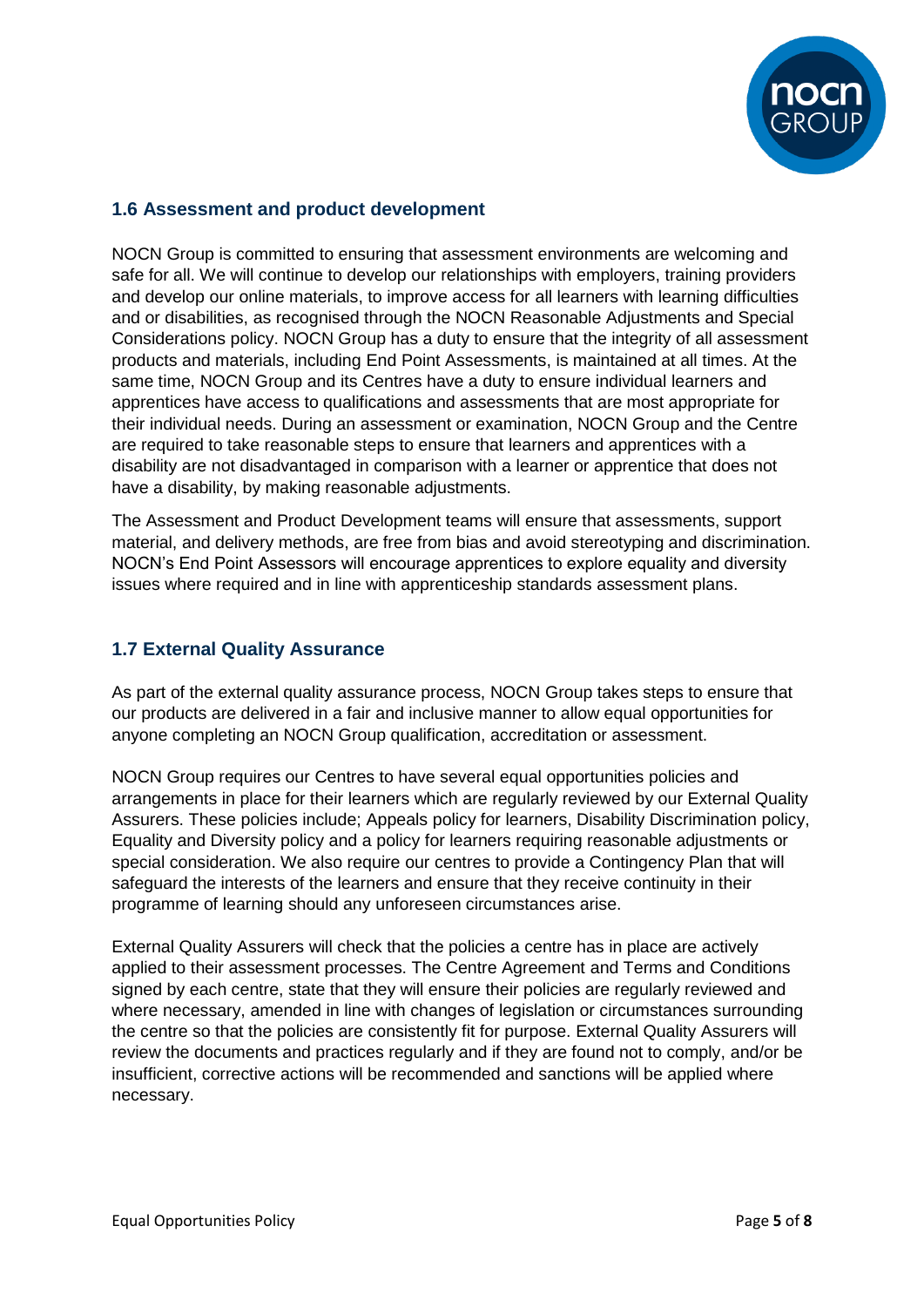

#### **1.7 Recruitment and development**

Our objective is to recruit the staff best able and qualified to perform the required or anticipated tasks. We will recruit using a variety of methods, for example, on-line job websites, advertisements in local newspapers, Job Centres and elsewhere.

The wording of any advertisements will not place unfair restrictions or requirements on a particular group or request specific qualifications that are not necessary for the effective performance of the job. All applications will be considered on the basis of objective criteria such as qualifications, experience and the ability to do the job.

Person specifications and job descriptions will only state requirements as necessary where they are essential for the job. We will take account of reasonable adjustments that may be required for applicants with disabilities.

NOCN Group recognises the benefits of diversity and may consider taking positive action in the recruitment and selection process from underrepresented groups of people in the workforce.

The selection processes used will measure the suitability of the applicant in terms of the requirements for the position as detailed in the essential and desirable characteristics in the job specification. Selection criteria and procedures will be kept under review to ensure that individuals are selected and promoted on the basis of relevant merits and abilities.

Through appropriate training we will endeavour to ensure that employees who are making recruitment and selection decisions do not discriminate, whether consciously or subconsciously, in making these decisions.

NOCN is a Disability Confident employer formally known as 'Two Ticks'. This means that an applicant qualifies as disabled under the Equality Act 2010 and they meet the minimum criteria outlined in our job specification, we guarantee them an interview. Diversity data will be captured and monitored with our Equal Opportunities Monitoring form. The data will **not** be provided to the shortlisting panel or used in the selection process in any way. The information will be used for recruitment monitoring and provision of statistical data only. All information supplied will be held securely and confidentially in accordance with the Data Protection Act 2018.

#### **1.8 Bullying, harassment and discrimination**

Bullying, harassment or discrimination or any other form of discriminatory behaviour will not be tolerated and will be dealt with accordingly through our Disciplinary Procedure. Please refer to our Dignity at Work policy for further information.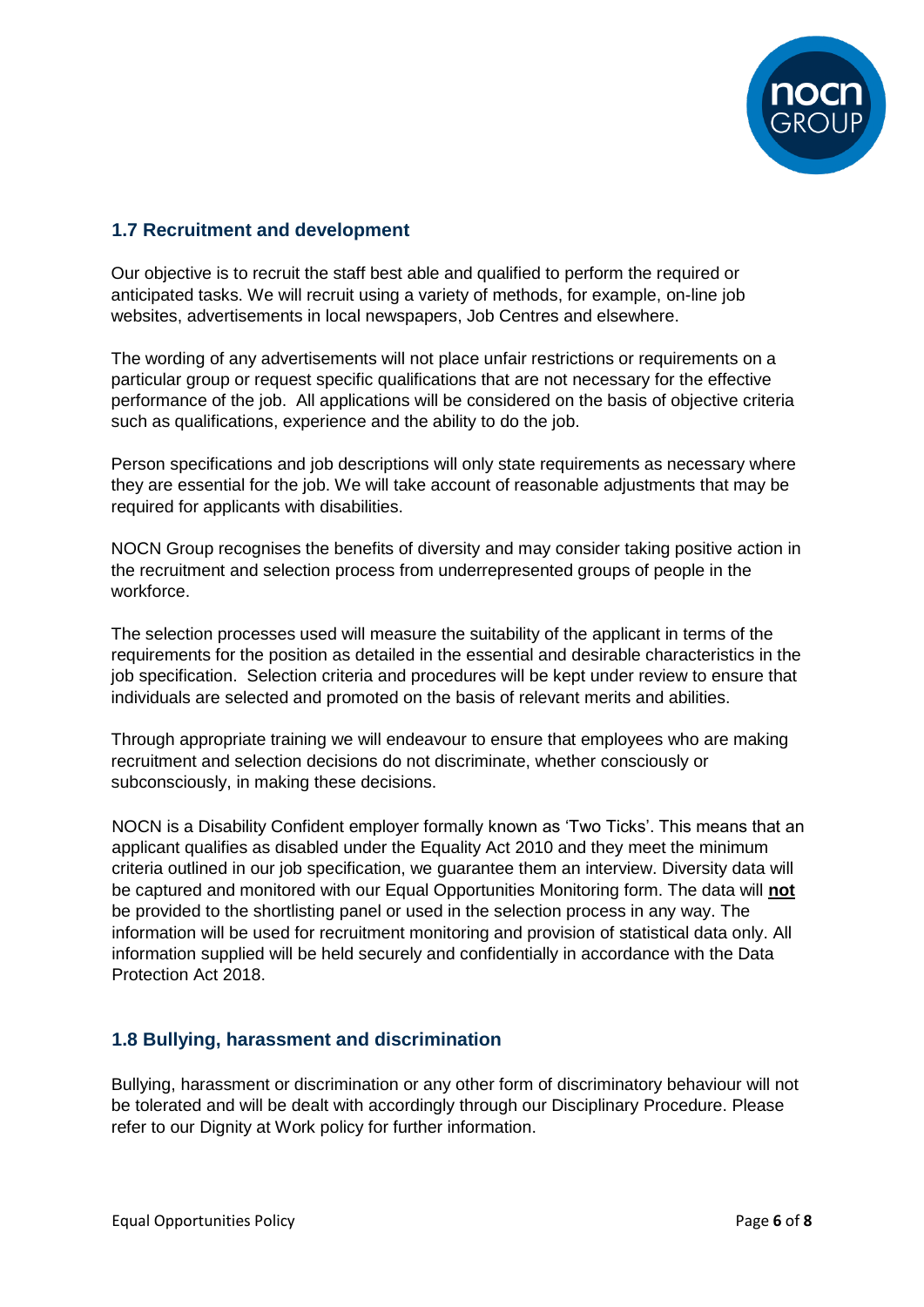

Safeguarding procedures are in place to ensure that all have a safe and secure environment. NOCN will seek to provide a supportive environment for those who make claims of discrimination or harassment according to this policy.

#### **1.9 Monitoring and review**

This policy and the implementation arrangements which underpin it will be formally reviewed on an annual basis. This review will consider the views of team members and learners and relevant legislation.

NOCN Group monitors the profile of its registered learners, apprentices and employed team members by age, gender, disability and ethnicity. Monitoring for learners is undertaken by the Quality Assurance team and, for team members, by the HR team. Data collected for monitoring purposes will be reported to the senior management team in respect of staff data, and annually to the Board of Trustees. The presentation of such information shall observe to NOCN's legal (Data Protection Act 2018) and contractual responsibilities in respect of individual confidentiality particularly in regard of sensitive data and will not unnecessarily identify individuals.

### **2. Definitions**

#### **2.1 Types of unlawful discrimination**

The different types of discrimination are generally defined as follows:

- Direct discrimination: where a person is treated less favourably than another because of a protected characteristic.
- Indirect discrimination: where a provision, criterion or practice is applied that is to the detriment of people who share a protected characteristic when compared with people who do not, and is not a proportionate means of achieving a legitimate aim.
- Harassment: where there is unwanted conduct in relation to a protected characteristic that has the purpose or effect of violating a person's dignity or creating an intimidating, hostile, degrading, humiliating or offensive environment, regardless of the intention of the perpetrator.
- Associative discrimination: where a person is directly discriminated against because of their association with another person who has a protected characteristic.
- Perceptive discrimination: where a person is directly discriminated against or harassed based on a perception that they have a protected characteristic even though they do not.
- Victimisation: where a person is subjected to a detriment because they have supported or raised a complaint under the Equality Act 2010 or are suspected of doing so.